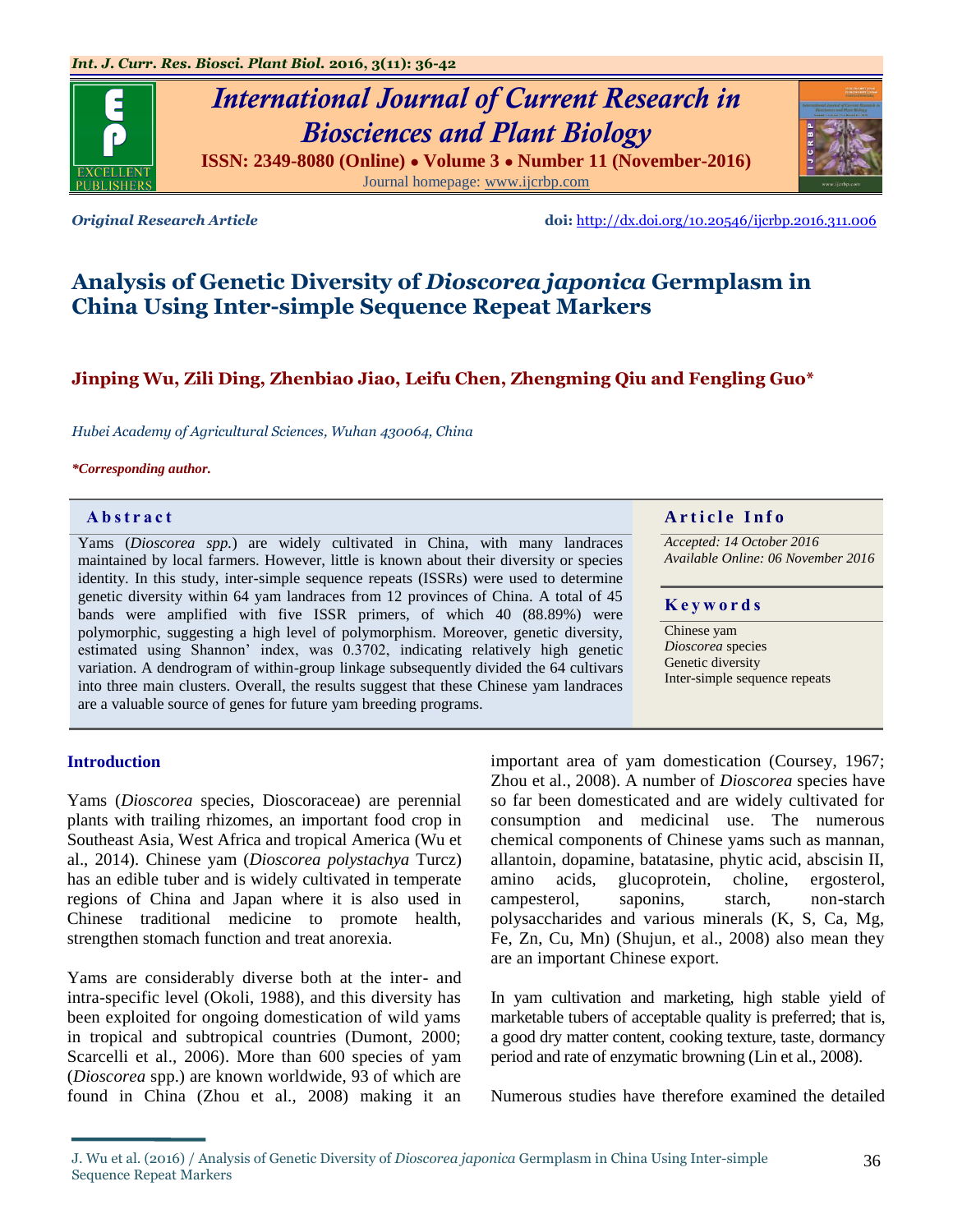properties of yams (Lin et al., 2008; Shujun, et al., 2008); however, breeding and selection of cultivars with novel or improved characteristics remains limited due to inadequate characterization of traditional cultivars. Moreover, considerable linguistic variation exists in the nomenclature of yam cultivars, with different geographical localities having their own unique series of names for different cultivars, seriously hampering reliable identification.

DNA fingerprinting has become an important tool for cultivar identification in plant breeding and germplasm management. Molecular markers are now increasingly used for taxonomic classification of yams as well as phylogenetic studies, genetic linkage map construction, cultivar identification and diversity studies. Molecular methods such as Random Amplified Polymorphic DNA (RAPD), Restriction Fragment Length Polymorphism (RFLP), Amplified Fragment Length Polymorphism

(AFLP), Microsatellite or Simple Sequence Repeats (SSRs), and Inter-Simple Sequence Repeat (ISSRs) (Wilkin et al., 2005; Tamiru et al., 2007; Tostain et al., 2007; Sartie et al., 2012) have enabled detection of differences among yam cultivars previously considered similar based on morphological and isozyme markers, demonstrating their usefulness as discriminative tools (Dansi et al., 2000). However, little remains known about the genetics of Chinese yam.

The ISSR method is a quick and simple technique, and a powerful tool for analysis of genetic diversity. The principle of ISSR is shown in Fig 1. The primers used in ISSR-PCR are designed from dinucleotide or trinucleotide simple repeats. They are stable, reproducible and reliable, have a high polymorphism detection rate (Zietkiewicz et al., 1994; Gupta et al., 1994), give large numbers of fragments per primer, and have a relatively low running cost.





ISSRs have been widely used for DNA fingerprinting, population genetics and phylogenetic studies in field crops, fruit trees and herbs, and to detect similarities between and within species (Zhou et al., 2004; Chtourou et al., 2016). Several genetic diversity studies based on ISSR markers have also been performed in *Dioscorea*, suggesting the power of ISSRs for analysis of yam genetic diversity (Wu et al., 2009; Nascimento et al., 2013). In this study, ISSRs were used to determine the level of genetic diversity among 64 cultivars of *Dioscorea opposita* Thunb., and the genetic relationships among different breeds in

order to create a foundation for genetic analysis and breeding of Chinese yams.

#### **Materials and methods**

#### **Plant materials**

The production zone of yams in China is very widely distributed (Xu and Xu, 1997). In this study, a total of 64 yam landraces were collected from 12 provinces in China. Table 1 provides details on each landrace (species names, voucher numbers and population information).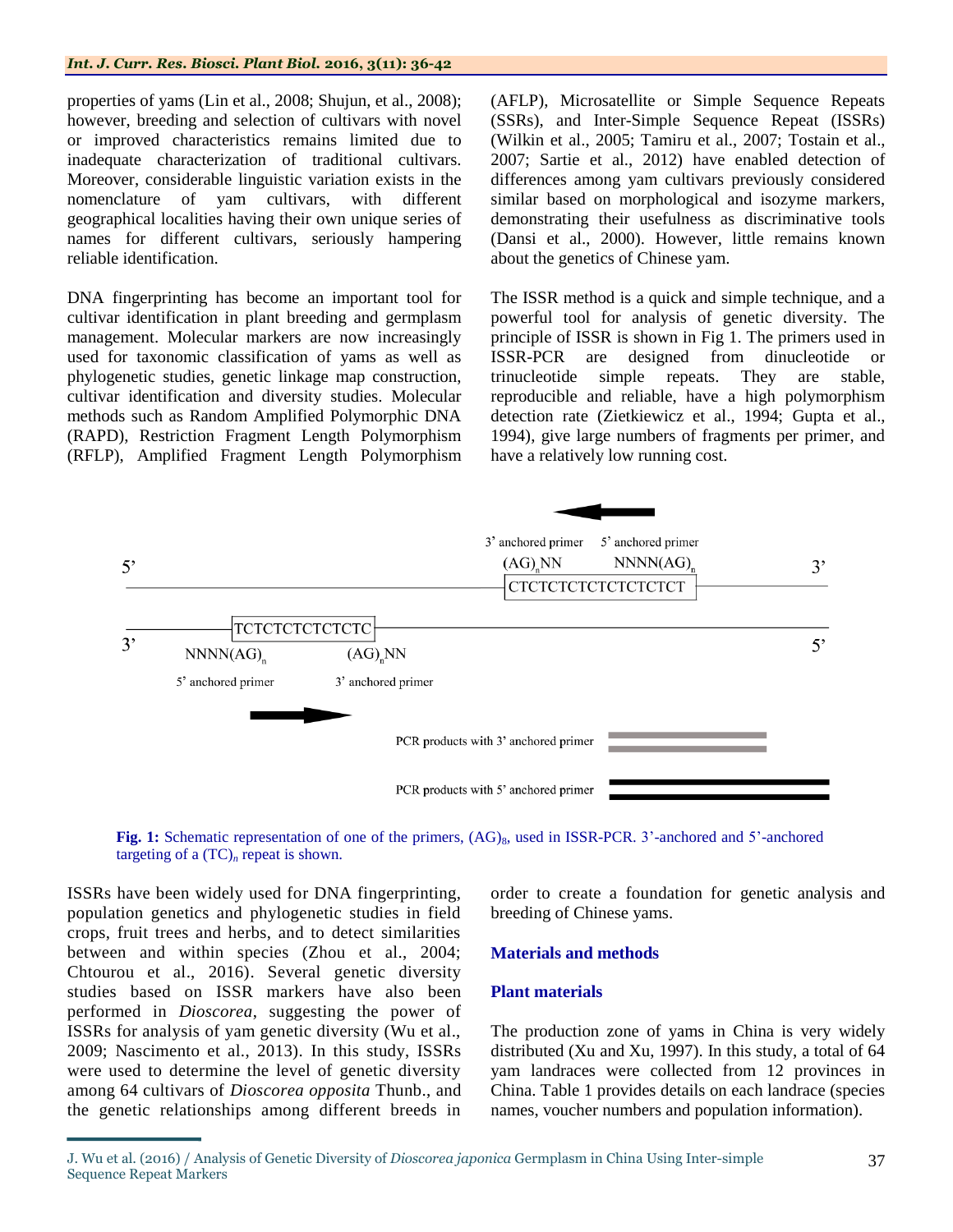#### *Int. J. Curr. Res. Biosci. Plant Biol.* **2016, 3(11): 36-42**

#### **Table 1.** The yam landraces and species used in this study.

| <b>Sample</b><br>number  | <b>Landrace</b>             | <b>Species</b>                                      | <b>Population</b>                                  |
|--------------------------|-----------------------------|-----------------------------------------------------|----------------------------------------------------|
| $\mathbf{1}$             | Lichuanshanyao-1            | D. opposita                                         | Tuanbao Town, Lichuan city, Hubei Province         |
| $\overline{c}$           | Huaishanyao                 | D. opposita                                         | Jiaozuo City, Henan Province                       |
| 3                        | White shanyao               | D. opposita                                         | Anping County, Shijiazhuang, Hebei Province        |
| $\overline{\mathcal{L}}$ | Shuangbaoshanyao            | D. opposita                                         | Jiangsu Province                                   |
| 5                        | Lichuanshanyao-2            | D. opposita                                         | Moudao Town, Lichuan city, Hubei Province          |
| 6                        | Nongdaduanshanyao-1         | D. opposita                                         | <b>Shandong Province</b>                           |
| $\overline{7}$           | Zhucunshanyao               | D. opposita                                         | Zengcheng City, Guangzho, Guangdong Province       |
| $\bf 8$                  | Tiegunshanyao               | D. opposita                                         | <b>Henan Province</b>                              |
| 9                        | Zishanyao (Changsha)        | D. opposita                                         | Changshan City, Hunan Province                     |
| 10                       | Guilinshanyao               | D. opposita                                         | Guilin City, Guangxi Province                      |
| 11                       | Zishanyao (Shenzhen)        | D. opposita                                         | Shenzhen City, Guangdong Province                  |
| 12                       | Eshuyu                      | D. opposita                                         | Shennongjia, Hubei Province                        |
| 13                       | Chuanlongshuyu              | D. nipponica Makino                                 | Shennongjia, Hubei Province                        |
| 14                       | Yeshanyao (Shennongjia)     | D. japonica Thunb.                                  | Shennongjia, Hubei Province                        |
| 15                       | Yeshanyao (Wuxue)           | D. japonica Thunb.                                  | Wuxue City, Hubei Province                         |
| 16                       | Ruichangshanyao             | D. alata L. f.flabella Makino                       | Ruichang City, Jiangxi Province                    |
| 17                       | Zishanyao (Huangyan)        | D. alata                                            | Huangyan district, Taizhou City, Zhejiang Province |
| 18                       | Zishanyao (Yichun)          | D. alata                                            | Yichun City, Jiangxi Province                      |
| 19                       | Meizhoushanyao              | D. alata                                            | Meizhou City, Guangzhou, Guangdong Province        |
| 20                       | Ximaoshanyao                | D. opposita                                         | <b>Guangdong Province</b>                          |
| 21                       | Mashanyao                   | D. opposita                                         | Hebei Province                                     |
| 22                       | Tieguanshanyao              | D. opposita                                         | <b>Shandong Province</b>                           |
| 23                       | Changshanyao                | D. opposita                                         | <b>Shandong Province</b>                           |
| 24                       | Duanshaoyao-1 (Shangdong)   | D. opposita                                         | <b>Shandong Province</b>                           |
| 25                       | Zishanyao (Meizhou)         | D. alata                                            | Meizhou City, Guangzhou, Guangdong Province        |
| 26                       | Baishanyao (Meizhou)        | D. alata                                            | Meizhou City, Guangzhou, Guangdong Province        |
| 27                       | Beihaishanyao               | D. opposita                                         | Beihai City, Guangxi Province                      |
| 28                       | Tongchengshanyao            | D. opposita                                         | Tongcheng City, Anhui Province                     |
| 29                       | Zishanyao (Guangxi)         | D. alata                                            | <b>Guangxi Province</b>                            |
| 30                       | Duanshanyao-2 (Shandong)    | D. opposita                                         | <b>Shandong Province</b>                           |
| 31                       | Shuangbaoshanyao (Shandong) | D. opposita                                         | <b>Shandong Province</b>                           |
| 32                       | Maomingdashu                | D. alata L.                                         | Maoming City, Guangdong Province                   |
| 33                       | Wuxueshanyao-1              | D. alata L. f.flabella Makino                       | Wuxue City, Hubei Province                         |
| 34                       | Jiaobanshanyao              | D. alata L. f.flabella Makino                       | Enshi City, Hubei Province                         |
| 35                       | Yeshanyao (Yunnan)          | D. japonica Thunb.                                  | <b>Yunnan Province</b>                             |
| 36                       | Xiayeshanyao                | D. japonica Thunb. var.<br>oldhamii Uline et. Knuth | Shennongjia, Hubei Province                        |
| 37                       | Zishanyao (Taizhou)         | D. alata                                            | Taizhou City, Zhejiang Province                    |
| 38                       | Changyangshanyao            | D. alata L. f.flabella Makino                       | Changyang City, Hubei Province                     |
| 39                       | Tuanjiezhenshanyao          | D. opposita                                         | Xishan district, Kunming City, Yunnan Province     |
| 40                       | Wuxuehuangdu                | D. bulbifera Linn.                                  | Wuxue City, Hubei Province                         |
| 41                       | Xinyangshanyao              | D. opposita                                         | Xinyang City, Henan Province                       |
| 42                       | Xiaoyedun yeshanyao         | D. japonica Thunb.                                  | Wuxue City, Hubei Province                         |
| 43                       | Dazhoushanyao               | D. opposita                                         | Dazhou City, Sichuan Province                      |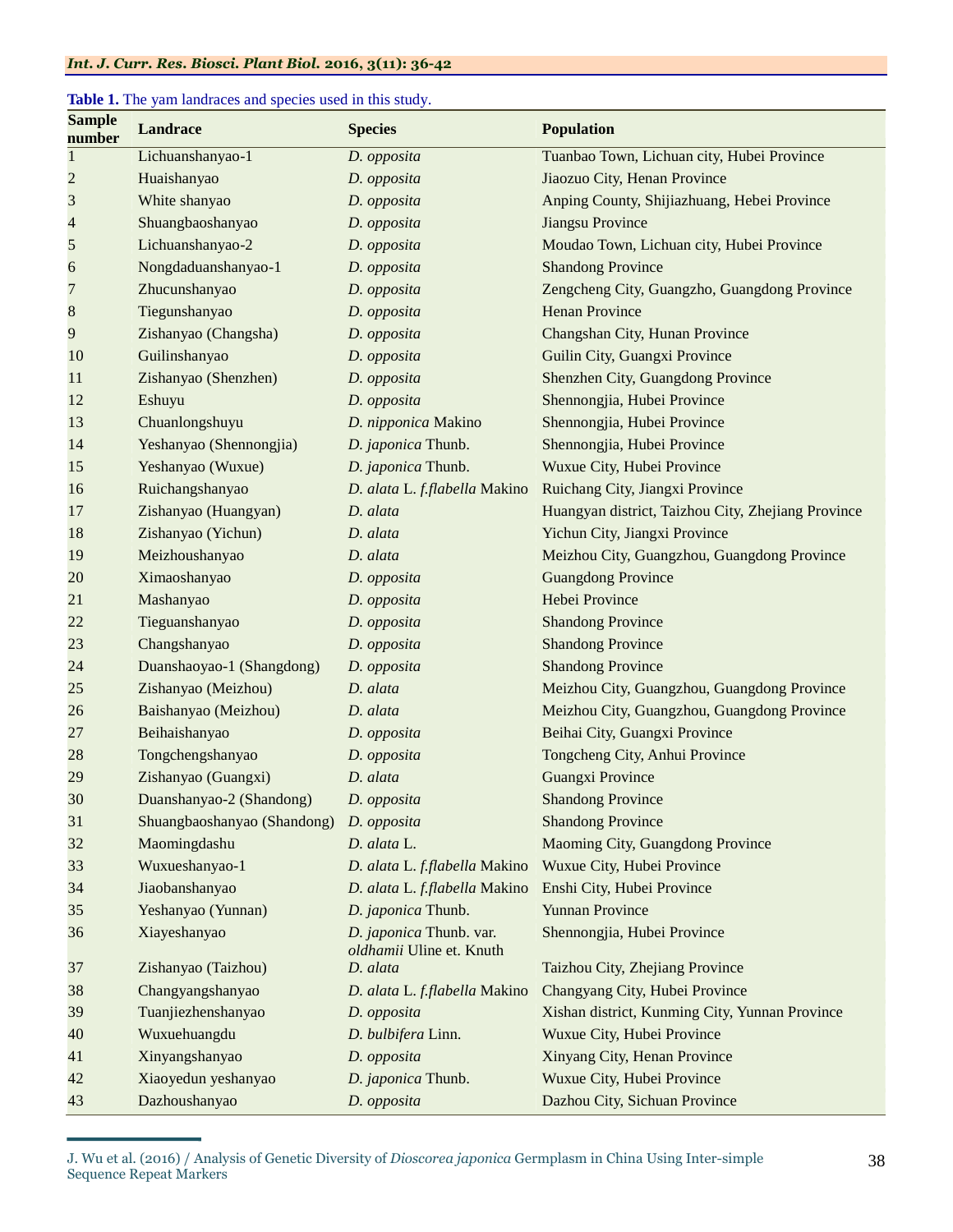#### *Int. J. Curr. Res. Biosci. Plant Biol.* **2016, 3(11): 36-42**

| <b>Sample</b><br>number | <b>Landrace</b>       | <b>Species</b>                | <b>Population</b>                          |
|-------------------------|-----------------------|-------------------------------|--------------------------------------------|
| 44                      | Bangbangshanyao       | D. opposita                   | Enshi City, Hubei Province                 |
| 45                      | Baodingshanyao        | D. opposita                   | Baoding City, Hebei Province               |
| 46                      | Lichuanshanyao-3      | D. opposita                   | Tuanbao Town, Lichuan city, Hubei Province |
| 47                      | Wuxueshanyao-2        | D. alata L. f.flabella Makino | Wuxue City, Hubei Province                 |
| 48                      | Bangzhuangshanyao     | D. alata L. f.flabella Makino | Wuxue City, Hubei Province                 |
| 49                      | Zhangzhuangshanyao    | D. alata L. f.flabella Makino | Wuxue City, Hubei Province                 |
| 50                      | Tiegunshanyao (Henan) | D. opposita                   | <b>Henan Province</b>                      |
| 51                      | Xiangyangshanyao      | D. opposita                   | Xiangyang City, Hubei Province             |
| 52                      | Weifangshanyao        | D. opposita                   | Weifang City, Shandong Province            |
| 53                      | Huaianshanyao         | D. opposita                   | Huaian City, Jiangsu Province              |
| 54                      | Dujiawan-1            | D. opposita                   | Dujiawan, shiyan City, Hubei Province      |
| 55                      | Dujiawan-2            | D. opposita                   | Dujiawan, shiyan City, Hubei Province      |
| 56                      | Dujiawan-3            | D. opposita                   | Dujiawan, shiyan City, Hubei Province      |
| 57                      | Dujiawan-4            | D. opposita                   | Dujiawan, shiyan City, Hubei Province      |
| 58                      | Dujiawan-5            | D. opposita                   | Dujiawan, shiyan City, Hubei Province      |
| 59                      | Dujiawan-6            | D. alata L. f flabella Makino | Dujiawan, shiyan City, Hubei Province      |
| 60                      | Dujiawan-7            | D. opposita                   | Dujiawan, shiyan City, Hubei Province      |
| 61                      | Fenghuangshan-1       | D. opposita                   | Fenghuangshan, shiyan City, Hubei Province |
| 62                      | Fenghuangshan-2       | D. opposita                   | Fenghuangshan, shiyan City, Hubei Province |
| 63                      | Fenghuangshan-3       | D. opposita                   | Fenghuangshan, shiyan City, Hubei Province |
| 64                      | Fenghuangshan-4       | D. opposita                   | Fenghuangshan, shiyan City, Hubei Province |

#### **DNA extraction**

A 5g sample of young green leaves was collected from each landrace. The samples were then dried with silica gel and used for DNA extraction according to the improved cetyl trimethylammonium bromide (CTAB) method (Hamrick and Godt, 1989). All DNA samples were quantified by electrophoresis on 0.8% agarose gel and the concentration of DNA measured using the A260/A280 ratio. The DNA samples were then adjusted to a final concentration of 20 ng/μl for PCR amplification.

#### **ISSR-PCR conditions**

A total of 15 ISSR primers were screened using some of the DNA samples. PCR amplification was performed in a 9700 PE thermocycler (Applied Biosystems, Warrington, UK) with a total reaction volume of  $25 \mu L$  containing approximately 60 ng of template DNA, 200 mM of dNTP, 3 mM of MgCl<sub>2</sub>, 60 pg of primers, 2.5 µL 10  $\times$ Taq DNA polymerase buffer, 2% deionization formamide and 1.5 U Taq DNA polymerase. PCR amplification was carried out for 5 min at 94°C followed by 45 cycles of 60 s at 94°C, 45 s at 53°C, and 90 s at 72°C, ending with final extension for 7 min at 72 °C. Amplification was performed twice and only clear repetitive DNA bands utilized in ISSR analysis.

#### **Electrophoresis and analysis of the amplification products**

The amplification products were detected by electrophoresis on 1.7% agarose gel in  $0.5 \times$  TAE buffer (pH 8.3) then stained with ethidium bromide (Zhou et al., 2004). The gels were photographed using an Alpha Innotech Ultraviolet MultiImage Light Cabinet (Alpha, US). A total of five ISSR primers produced clear and reproducible bands, and were subsequently selected for amplification. Amplified products were scored as present (1) or absent (0) to give a binary matrix. The computer software SPSS 20.0 was used to generate Jaccard's genetic similarity matrix using the Jaccard method, and a dendrogram showing within-group linkage obtained.

#### **Results**

#### **Identification of polymorphisms with the ISSR markers**

A total of five ISSR primers that produced clear and reproducible bands were selected for amplification of DNA samples from the 64 yam cultivars. A total of 45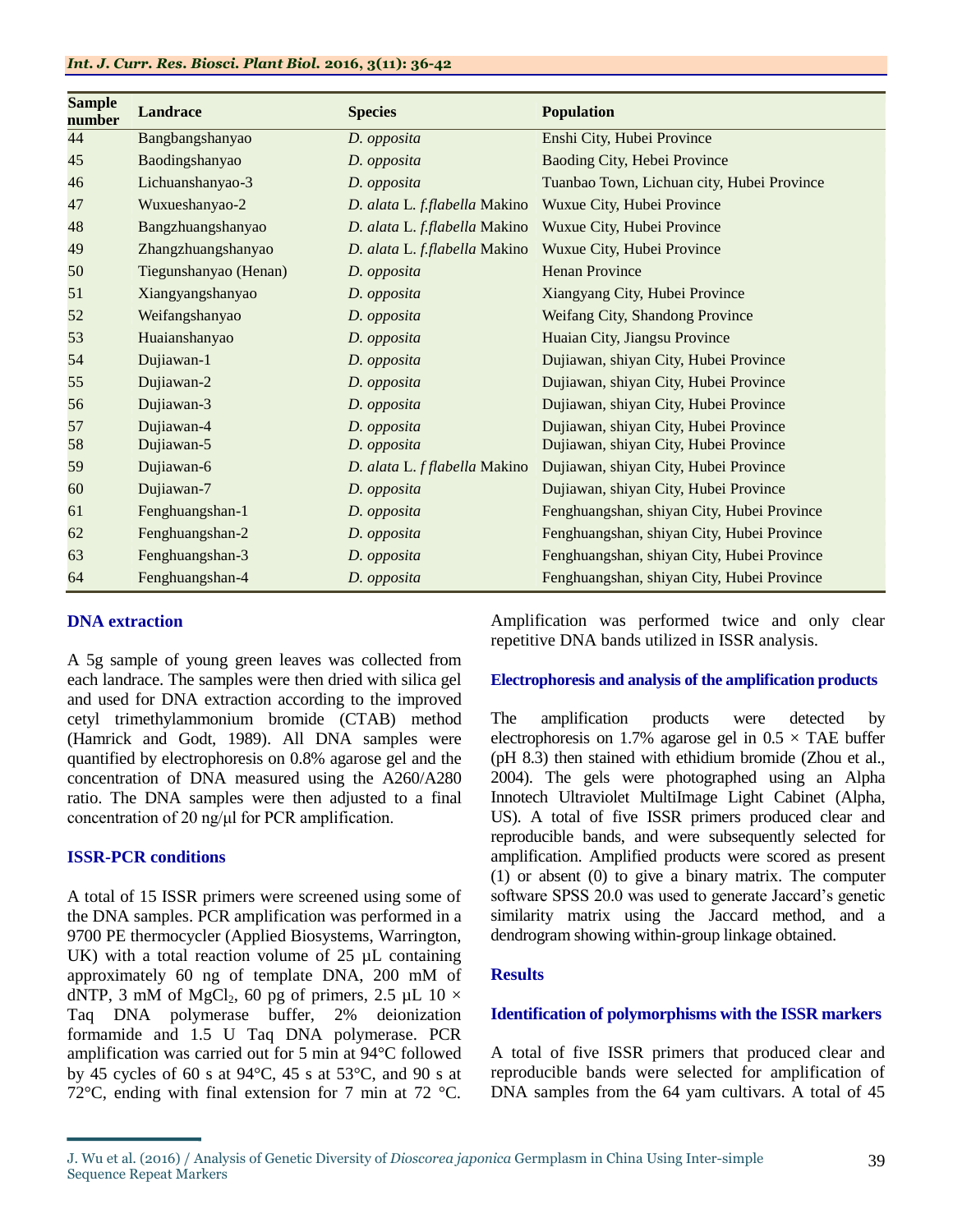fragments were subsequently amplified, with an average of nine bands per primer. Of these, 40 were polymorphic. Fig. 2 shows gel electrophoresis patterns obtained using

the primer  $(CA)_{8}$  RG. The oligonucleotide sequences of the primers and resultant multiple band patterns are summarized in Table 2.



**Fig. 2:** ISSR patterns of *Dioscorea opposita* Thunb. generated using primer ISSR 4. Lanes 1 - 24 represent the No. 1 to No. 24 yam cultivar in Table 1.

#### **Genetic diversity within the yam cultivars**

As shown in Table 2, the percentage of polymorphic bands (PPBs) ranged from 77.78 to 100%, with a mean of 88.89% and eight polymorphic bands per primer. The PPBs suggest that the ISSRs were polymorphic markers, suitable for detection of genetic diversity in these 64 cultivars of Chinese yam at the DNA level. The overall Shannon index was relatively high (0.3702), indicating relatively high genetic diversity.

|  |  |  | Table 2. ISSR primers and parameters used to determine genetic diversity within 64 yam cultivars. |  |  |  |
|--|--|--|---------------------------------------------------------------------------------------------------|--|--|--|
|--|--|--|---------------------------------------------------------------------------------------------------|--|--|--|

| <b>Primer</b>     | <b>Sequence</b>       | <b>Annealing</b>  | No. of       | No. of        | Rate of       | <b>Shannon</b> |
|-------------------|-----------------------|-------------------|--------------|---------------|---------------|----------------|
|                   | $(5'-3')$             | temperature $(C)$ | <b>bands</b> | polymorphisms | polymorphisms | <b>Index</b>   |
| ISSR1             | CCA(GTG) <sub>4</sub> | 53                | 9            |               | 77.78%        |                |
| ISSR <sub>2</sub> | $(CA)_{8}RG$          | 55                | 12           | 12            | 100%          |                |
| ISSR <sub>3</sub> | $(AG)_{8}G$           | 53                | 9            | 8             | 88.89%        |                |
| ISSR4             | $(AC)_8C$             | 50                | 8            |               | 87.5%         |                |
| ISSR <sub>5</sub> | $GGA(GTG)_{4}$        | 55                | −            | 6             | 85.71%        |                |
| Total             |                       |                   | 45           | 40            | 88.89%        | 0.3702         |
| $R - \Delta G$    |                       |                   |              |               |               |                |

R=A,G

#### **Genetic relationships among the yam cultivars**

Based on the genetic similarity index, the cultivars were subsequently divided into three distinct groups (Fig. 3). Group I was composed of 39 cultivars of *D. opposita* and Group II of 9 varieties of *D. opposita*, *D. bulbifera* and *D. japonica*. Group III was composed of the remaining 16 accessions of *D. alata*. These large groups therefore consisted of a mixture of accessions from different geographical regions, indicating the distribution of highly related accessions within different regions.

#### **Discussion**

Evaluation and identification of germplasms using ISSR markers plays an important role in studies of genetics and breeding. In this study, five ISSR primers were used to fingerprint and determine genetic diversity within 64 yam cultivars. Using these primers, 45 discernible DNA fragments were generated, of which 40 were polymorphic, suggesting relatively high polymorphisms (88.9%) in the yam cultivars based on statistical data. A high rate of polymorphisms is common in ISSR-amplified products, suggesting that ISSR amplification is a useful and potentially powerful technique for genotypic studies of yams at the species level. In general, Chinese yams have lower genetic diversity than more widespread species. Factors such as geographical range, the number of endemic species, breeding systems, vegetative reproduction and dispersal patterns significantly influence the genetic diversity of a species. In our study, the level of genetic diversity was relatively high (Shannon index:  $I =$ 0.3702) among the Chinese yam cultivars compared to that of perennial herbs (0.116) (Hamrick and Godt, 1989).

J. Wu et al. (2016) / Analysis of Genetic Diversity of *Dioscorea japonica* Germplasm in China Using Inter-simple Sequence Repeat Markers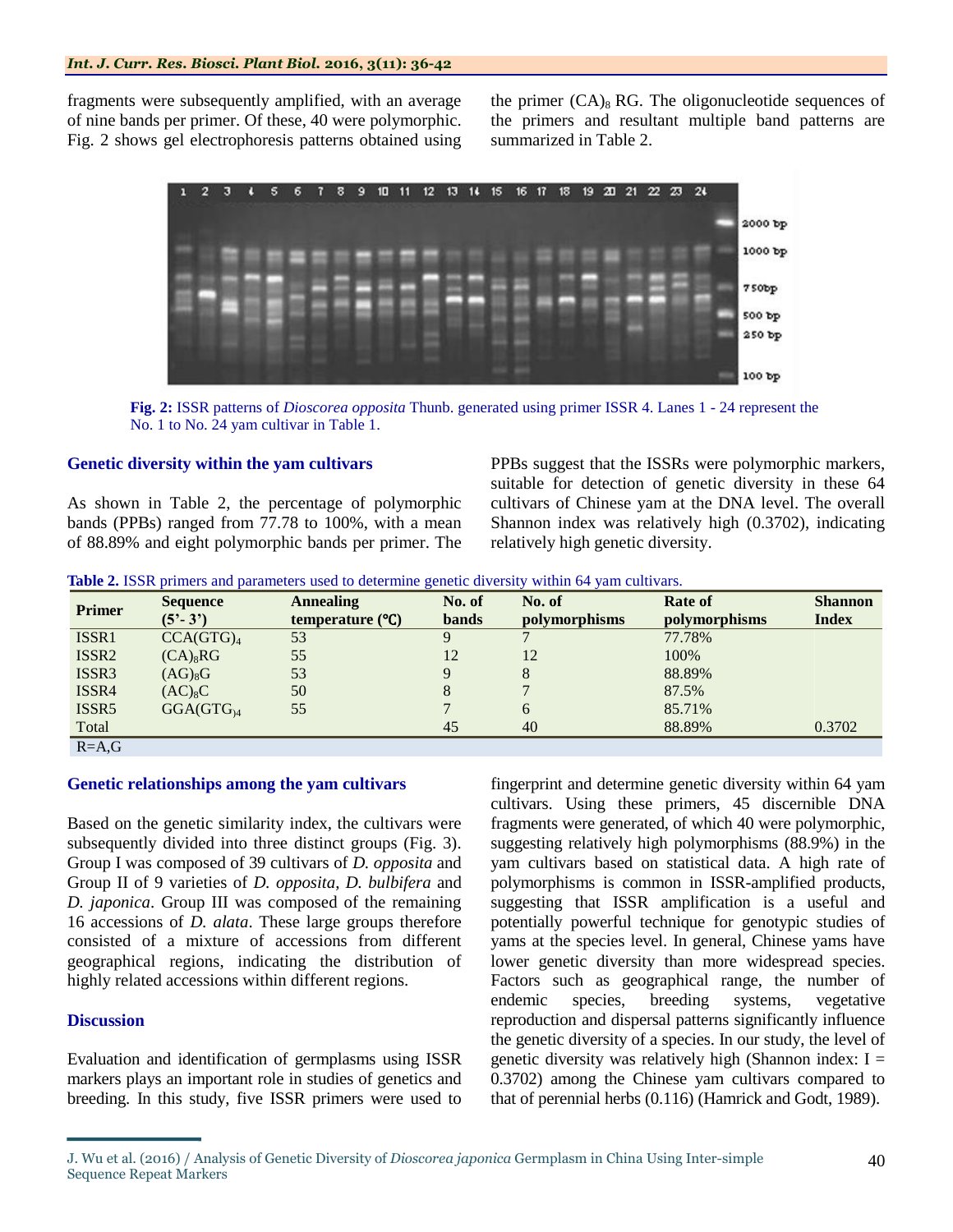

**Fig. 3:** UPGMA dendrogram of the 64 landraces of Chinese yam obtained based on ISSR markers. Landraces corresponding to each number are detailed in Table 1.

However, the dendrogram consisted of only three groups. Cluster I was composed of 39 cultivars of *D. opposita* including Huaishanyao and White Shanyao, while 16 cultivars of *D. alata* formed Cluster III. Meanwhile, Cluster II consisted of nine cultivars including Beihaishanyao, Wuxuehuangdu and Yeshanyao (Yunnan), which belong to the species *D. opposita*,

*D. bulbifera* and *D. japonica* respectively, which were possibly the result of crossing between parent species.

#### **Conclusion**

In conclusion, the ISSR DNA markers used in this study revealed relatively high genetic diversity and